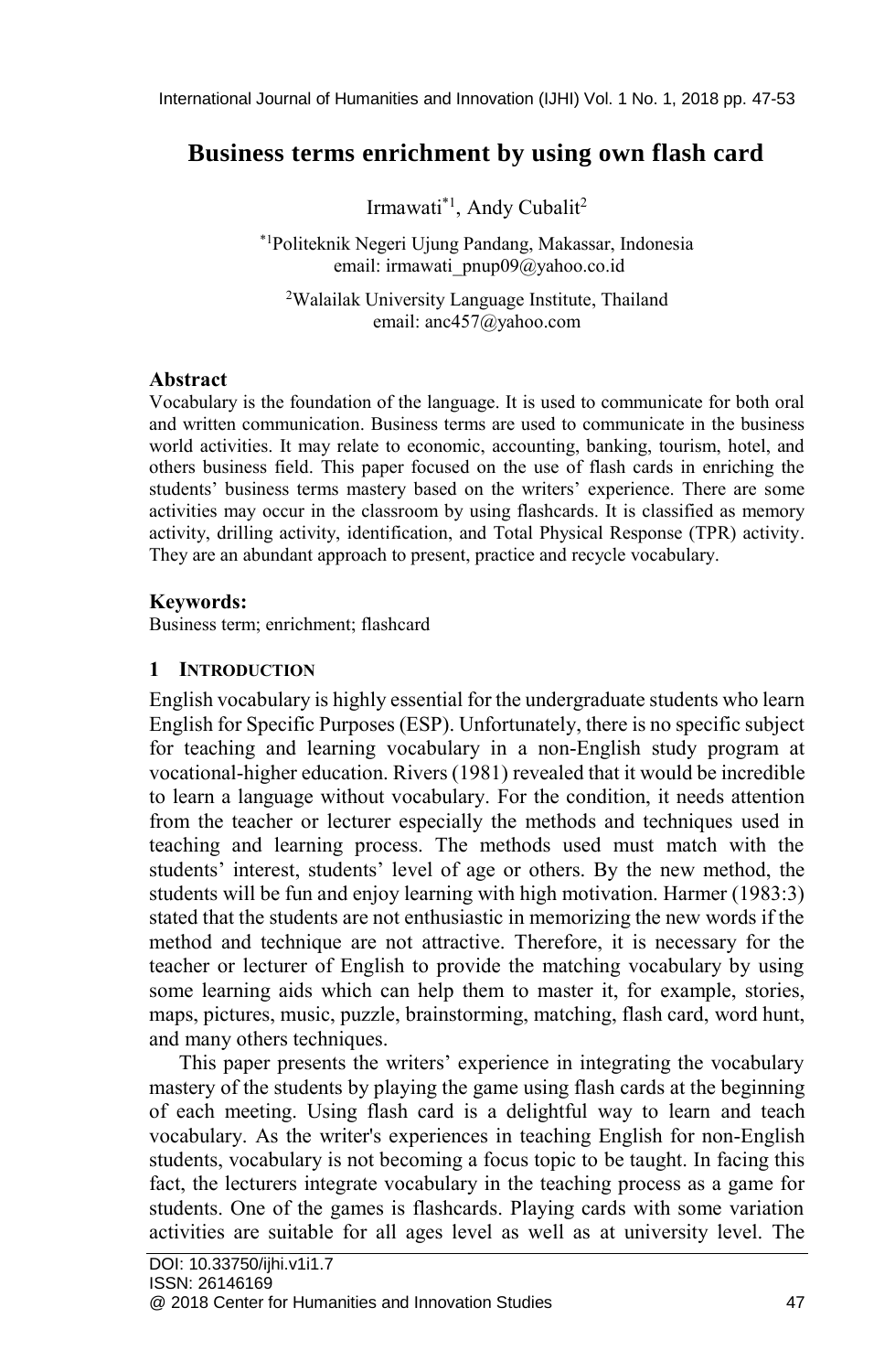content of the flashcards is related to the business terms, accounting terms for more specific. Mastering business terms will help the students to participate actively in business English class, English for an academic class, English for accounting class, and English for professional class.

### **2 LITERATURE REVIEW**

## **2.1 Definition of Vocabulary**

Vocabulary is the list of word that has meaning produced by someone or many people to communicate with each other whenever they are, stated by Harmer (1919:51). Carter (1987) states that vocabulary is the word having meaning when heard or seen even though not produced by individual itself to communicate which other. It is the content and function words of a language that are learned so thoroughly, that become a part of child's understanding of four skills.

Vocabulary is the stock of word used by or known to a particular person or group person, list of words or phrases of language (usually arranged in alphabetical orders) stated by Urdan and Flexner (1968:79). While Hornby (1989: 1425) stated some definition of vocabulary; (1) body of words know to a person used in particular book, subject. (2) a total number of words that make up language. (3) list of words that have meaning, especially one that accompanies a textbook in a foreign language.

Webster (1983:2046) stated that vocabulary is (1) a list of the word sometimes a phrase, frequently arranged in sequential order and defined a dictionary, glossary or lexicon. (2) all the words of the language. (3) All the words used by a particular person, class profession, etc and sometimes although not necessarily used by them. Antimoon (2003) divided vocabulary into two parts. They are (1) the vocabulary of a language are all the worlds in that language. (2) a person's vocabulary is all the words that the person knows and understands.

Based on the previous definitions, the writers conclude that the vocabulary is all of the words that have been found or known by a person or more through listening, speaking, reading and writing that have a meaning used to communicate in oral or written.

## **2.2 Types of Vocabulary**

Teaching and learning vocabulary is central to the theory and practice of language. It means that the vocabulary classified into two types. They are receptive and productive vocabulary. Receptive vocabulary refers to the words that can be recognized and comprehended in the context of listening and reading. While rich vocabulary refers to the words that we recall and use appropriately in writing and speaking.

Harmer (1991: 159) divides vocabulary into two types, as follows:

- a) Active vocabulary refers to vocabulary that has learned by the students and is expected them to be able to use.
- b) Passive vocabulary refers to vocabulary that will be recognized by the students when they meet them, but they will probably not be able to produce.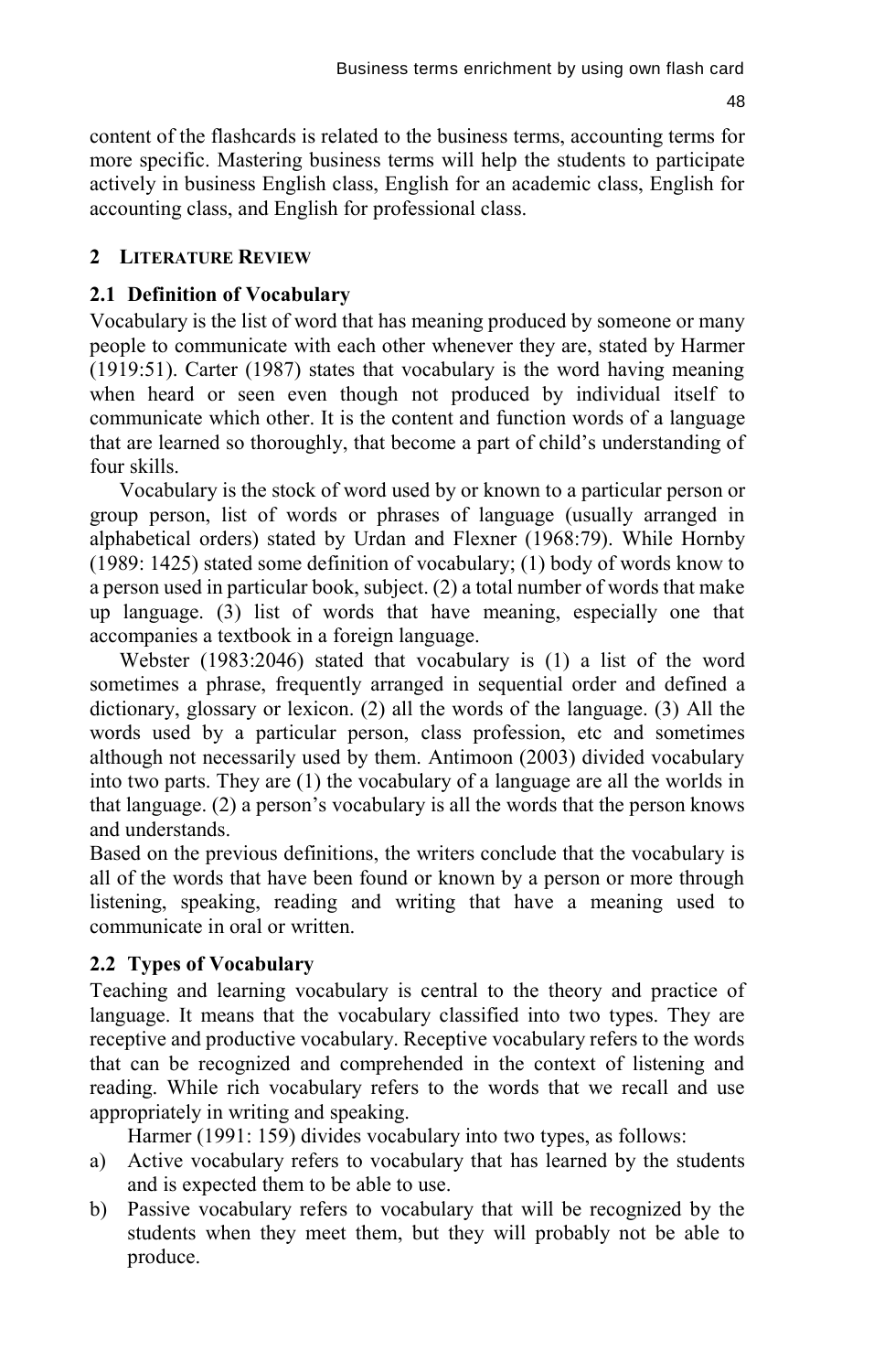While Schail (1967) stated that each person has three types of vocabulary, as follows:

- a) Active means that these are the words one customarily uses in speaking. The active vocabulary runs from 5.000 to 10.000 words.
- b) Back up, these words are known but seldom used in ordinary speech. They usually used for particular writing form, e.g., Academic writing.
- c) Passive, the words are recognized vaguely but unsure of the meanings. The words never used at all but it has known or seen previously.

More specific of vocabulary division is pointed out in the encyclopedia of education which divided into four types, as follows:

- a) Oral vocabulary consists of words actively used in speech that comes readily to the tongue of the one's conversation.
- b) Writing vocabulary is stock of words that come readily to one's finger vocabulary. It commonly used in writing.
- c) Listening vocabulary is the words, which a person or more can understand when are hear it.
- d) Reading vocabulary is the words someone can recognize when he or she finds it in written material.

# **2.3 Selecting Vocabulary**

It is imperative to select vocabulary, the teacher or lecturer must know which words are necessary to learn because many words will not be necessary to teach the students. So the teacher or lecturer chooses the actual word that can be used by the students. Wilkins (1978:113) states that the aim of selecting vocabulary is to retell or make the process of learning most efficient.

To know the kinds of vocabulary being taught, we should consult with a list of words that have been established by the educational department through curriculum or a list of words that used by the particular field of work. We do not only know what words should be presented, but also what is the level of them. To select the business terms means that we have to know what field involves business life. Business is related to Accounting, Economics Marketing, Banking, Insurance, Management, and so forth.

# **2.4 The technique of Teaching and Learning Vocabulary**

Nation (1990) said that there are many techniques used in teaching vocabulary and teacher should apply one or more technique in the teaching process. Some criteria of a proper vocabulary teaching technique that should be taken into account, namely:

- a) Focus on the words necessary, preferably high-frequency words that have already been met before.
- b) Focus on the useful aspect of learning goals.
- c) Gets learners to meet or use the word in ways that establish new mental connections for the word.
- d) Involves the learners in actively searching for and evaluating the target

Gerlach (1997:188-192) in Adriani (2004:5) stated that there are five types of technology in teaching and learning vocabulary, they are as follows: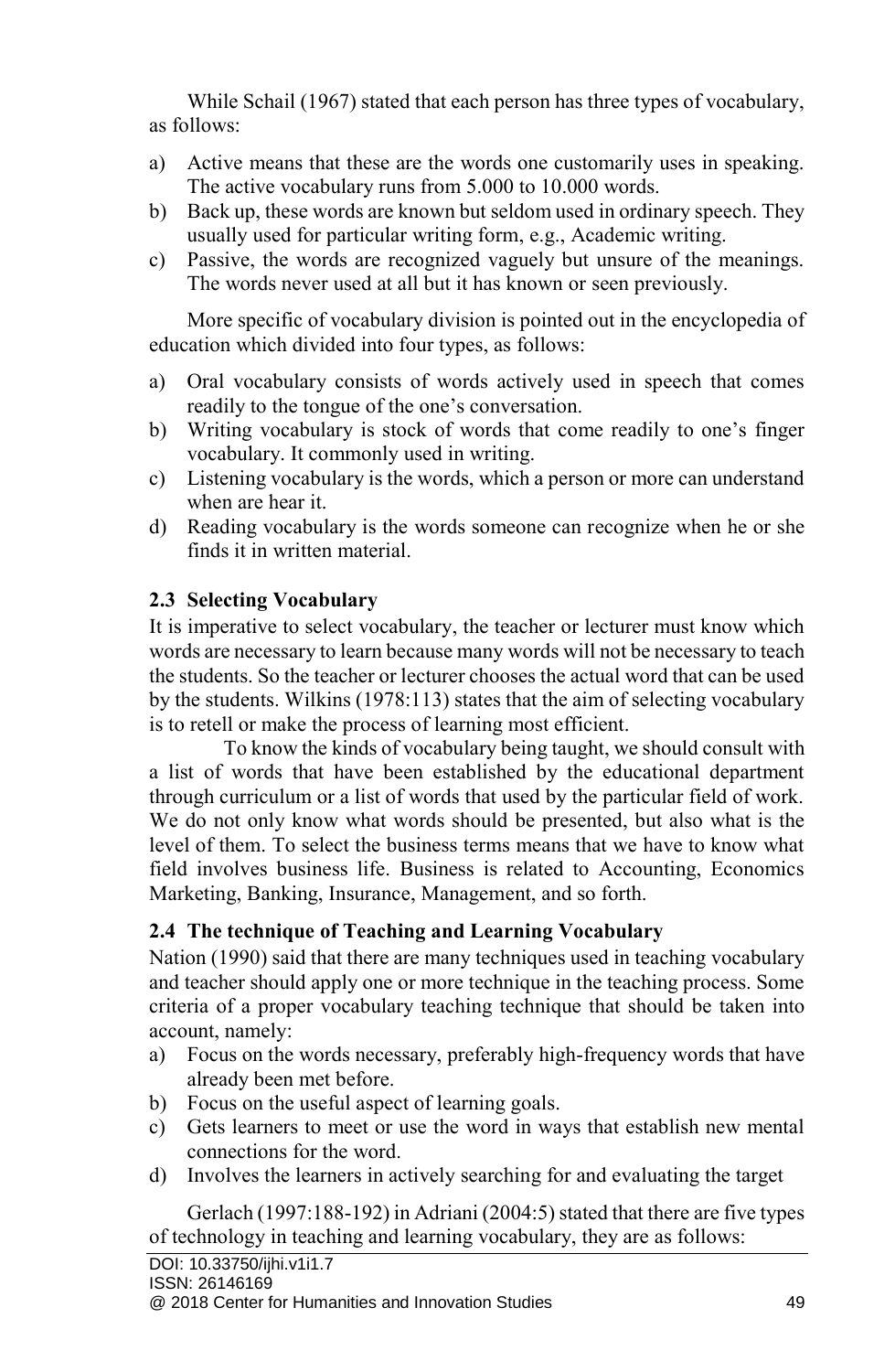- a) Teacher: this technique is probably typical for all techniques. The teacher explanation is the most efficient technique in learning vocabulary.
- b) Direct experience: direct experience of the students can motivate them to pour their point of view to communicate.
- c) Demonstration: using teaching side and let the students demonstrate a particular thing can motivate them to be seriously in learning.
- d) Discussion: of the conference, the technique includes all those activities which develop an interchange of mind between the teacher and the students.
- e) Audiovisual materials: this is used to identify all teaching materials available for teacher and students.
- f) words in the exercise.

## **2.5 The principle of Teaching and Learning Vocabulary**

Wallace (1989) indicates main principles of teaching and learning vocabulary, as follows:

- a) Aims: in teaching vocabulary, the teacher must know the aims and how many vocabularies we expect to be able to do? If it is not clear it will be difficult to assess how the vocabulary learning has been attained.
- b) Quantity: it is decided on the total of new students can learn words. The actual total will depend on some factors varying in the class and students.
- c) Needs: to understand or to select the words that will be taught to the students, these based on frequency and usefulness of the various meaning of a word, students' background and language needs.
- d) Frequent Exposure and Repetition: after getting a new vocabulary, it should be repeated continuously or until we remember it well and use it in the proper context as the evidence of mastering the words.
- e) Meaningful presentation: in presenting/introducing new words to the students, the teacher explains clearly to sharpen the students' understanding.
- f) Situation: in teaching vocabulary, it needs to be known by the teacher and study the situation of the whole class whether the students are ready to accept the materials or not.
- g) Presenting: one way to present new words or unfamiliar words is by using reading text.
- h) Learning vocabulary in mother tongue and target language: in teaching the words of the target language, the teacher can use words of the mother tongue as a tool to compare similarities and differentiate of the words.
- i) The inference is also a strategy in learning vocabulary that the learners are hard in practice by using definite knowledge to have sharpened understanding the words that they learn. The students infer the meaning of words by listening or reading them used in particular context and specific situation.

Similarly, Olha Madylus states four principles for teaching and learning vocabulary, they are: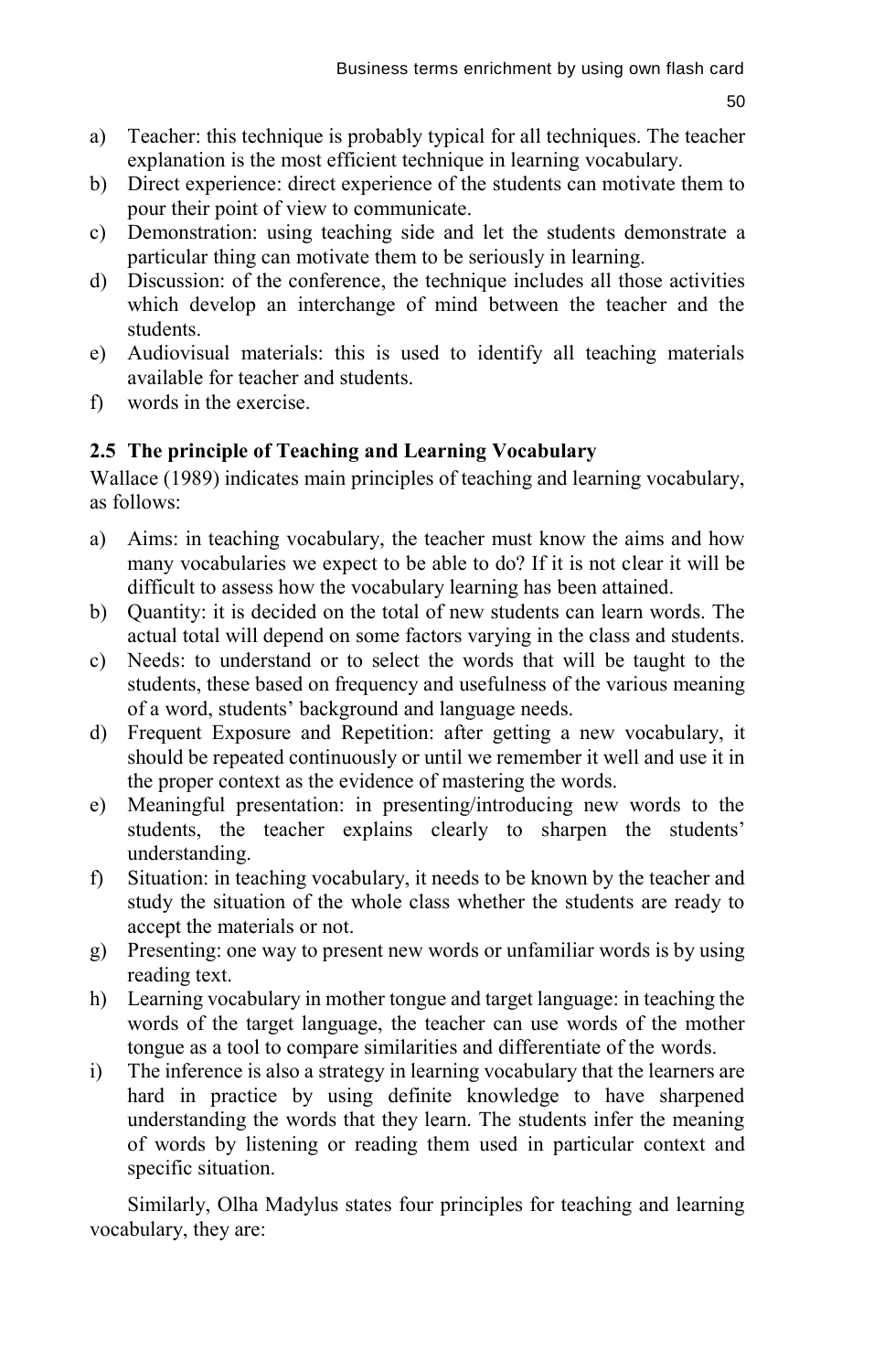- a. Recycling. It is vital to ensure that new vocabulary is regularly recycled/revised because if students do not get the chance to put it to use, they will quickly forget it.
- b. Motivation. It is also essential to ensure teenagers are paying attention and involved in their lessons and lots of ideas for practicing vocabulary.
- c. Exams. An aspect of language that is judged in examinations is the range of vocabulary that students have, so they must be able to use vocabulary they have learned effectively in exam situations.
- d. Communication. In order to communicate clearly and effectively a good range of vocabulary is needed, it enriches both spoken and written language.

# **2.6 Flashcard**

Flashcard enables students to master the vocabulary faster than other methods. As stated by Hall, flashcards are not only as a memory tool; it is also can be used to solve the problem and mind processing for every case. Flashcard is a unique art and science, the text on a flash card on both sides. Flashcards are a simple, versatile, yet often under-exploited resource.

Flashcards are a valuable resource for teachers and parents. They are used as a linguistic or visual stimulus for learners to read, speak or write. In Webster dictionary, flashcard is a card contains words, numbers, or pictures that are used to make the students quickly learn a word comprehensively. Similarly, in dictionary.com stated that flashcard is a card with a specific word, numerals, or photograph on it. It is designed to attract the fast response of the students when learning vocabulary. From the previous definitions, it is concluded that flash card is a small paper in size with text, picture, or sentence on it to be used as a tool guide for speaking, writing, listening, or reading.

## **3 DISCUSSION**

Based on the writer's experiences in using flashcards, there are some activities may occur in the classroom by using flashcards. It is classified as memory activity, drilling activity, identification, and Total Physical Response (TPR) activity. It describes in the following parts:

# **3.1 Memory Activity**

In this stage, the teacher or lecturer places the cards in the middle of the class. The students are standing around the cards and memorize the visible words for particular time. After that, the students are given the time to rewrite the words they remember as much as possible. After rewriting their words, they share the words through Facebook group chat, so that the other students can see all of their words. The students are also able to memorize some words as the result of their game in the small group as illustrated in the following parts.

# **3.2 Drilling Activity**

Form the students in a small group of four and sit in a cycle. The cards are distributed equally to the students. In turn, the student shows the card one by one and the student who sits in clockwise guess the meaning of the word. It is repeated until the cards are out of hand. This activity sometimes followed by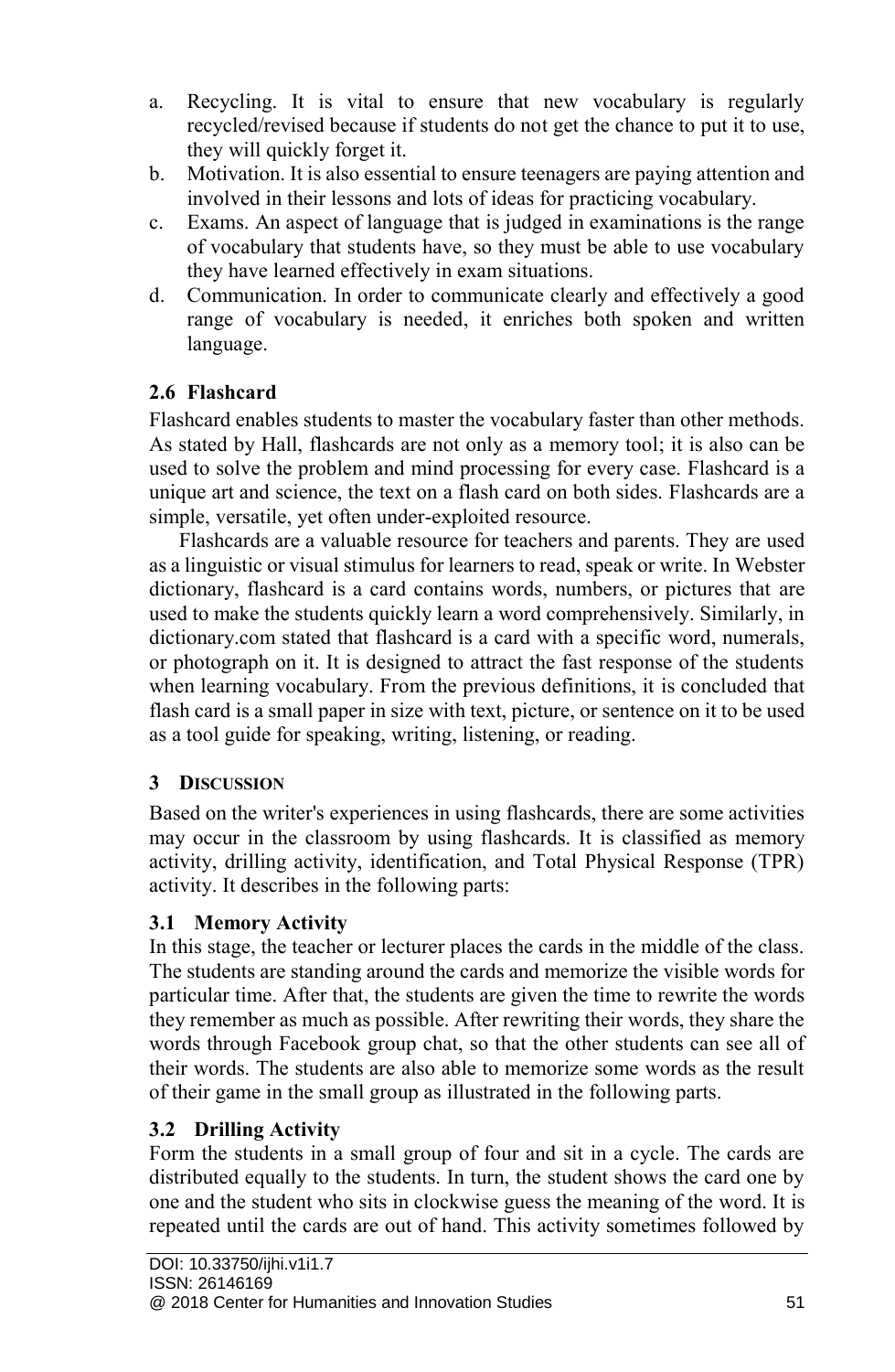the presentation. The students choose one of the words they know well and then present it entirely like the definition of the words, how to record it in the financial report, etc. The cards are also can be used as a tool for the spelling bee. The lecturer can give two ways of spelling; mention the word and the students spell it, or the lecturer spells the word, and the students guess it. Do not forget the further activity of spelling bee is find the meaning of the word, the synonym, or antonym.

### **3.3 Identification**

The lecturers flip the card fastly, so the students get a quick glimpse. This is repeated until the students can guess the words flip. This is the keeping focus and concentration game. Another activity in playing the cards by identification stage is placed as much as possible flashcards on the floor; then the lecturer mentions the English or Bahasa of the words behind the visible word and the students will race take the cards if they know the meaning of the words. This is a similar game of "show me" game.

### **3.4 Total Physical Response (TPR)**

The cards are stuck around the class; the lecturer says one of the words and the student's race to get it. The students who get the card can then instruct the classmates. The students who get the cards most widely become the winner of the game. Sometimes, I directly take the cards one by one and show them to the students and the student's race to guess the meaning of the words.

### **4 CONCLUSION**

Using the flash card in improving vocabulary mastery can be used by all age level of students. The students create their flashcards accordingly. Using flash cards can help the students in mastering vocabulary that can bring them to do more on language skills. Flash cards can be bright and exciting and make a real impact on visual learners. It is quite violent for the students to memorize new business terms only by looking at the text. With flashcards, they may play with it variously to attract their memory.

Flashcards are an indeed useful resource to have and can be worthwhile at each stage of the class. They are an excessive approach to offer, practice and repeat the vocabulary. When the students are familiar with the class activities in using the flashcards, they can play by themselves. If I could not be with them in any longer time at the class, I ask them to play in a small group as they always do earlier of the meeting.

### **REFERENCES**

- Adriani. (2004). Teaching English Vocabulary Using Pictures to the Students of SLTPN 1 Jeneponto. Unpublished. Thesis.
- Antimoon, Team. (2003). Definition of English Words Vocabulary. http://www.Antimoon.com/words/Vocabulary-n-htm.
- Carter, R. (1987). Vocabulary: Applied linguistic perspectives. London: Allen and **Unwin**

Hall, David A. MD www.freeworldu.org/static/flashcardtheory.aspx. version; 2.1d

Harmer, Jeremy. (1991). The Practice of English Language Teaching. Longman. Handbooks for Language Teacher. London & New York.